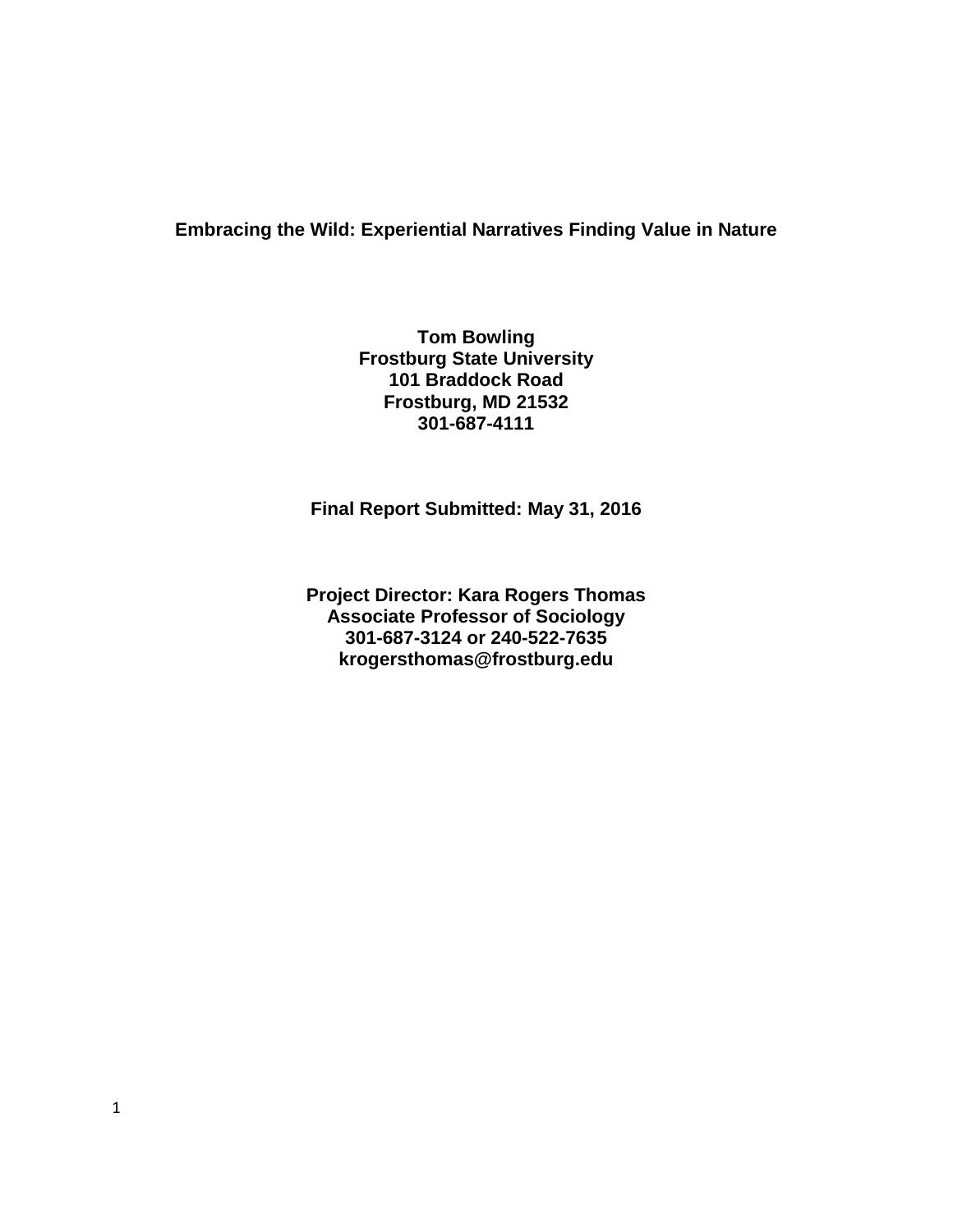Title of Project: **Embracing the Wild: Experiential Narratives Finding Value in Nature** Grant Period: August 30, 2015 – May 31, 2016 Grantee Name: Frostburg State University Project Director: Kara Rogers Thomas, Associate Professor of Sociology

### **Description of Project:**

Frostburg State University students documented experiences of outdoor engagement in rural Allegany County, MD, and developed digital and stationary exhibits featuring this material. Students enrolled in SOCI 350: Folklore in Appalachia in Fall 2015 and SOCI 345: Sociology of the Environment in Spring 2016 partnered with the Allegany County based organization Home Ground to learn more about their activities in the region and document the experiences of its members.

Home Ground's mission is to increase knowledge of Allegany County's natural assets, inspiring citizens to support sustainable use and conservation of our land and water resources. That is especially important in western Maryland given that the county encompasses substantial forestland –with over 50% of the county's land area having slopes greater than 25%. Located in the Chesapeake Bay Watershed, it is critical to protect the area from erosion. Thus, opportunities for growth based development are limited. However, located only 2.5 hours from substantial population centers in the Baltimore-DC metro area, there exists tremendous potential for the expansion and development of sustainable outdoor recreational opportunities in the county.

Home Ground brings people together to enjoy the outdoors, and to appreciate the vital role of nature in our lives and communities. With an emphasis on "Sustaining Resources while Enriching Community," the organization focuses on improving quality of life for Allegany County residents, by encouraging them to recognize and appreciate the value of the region's natural resources. Home Ground hosts a number of programs and events to achieve this aim. A relatively new organization, Home Ground currently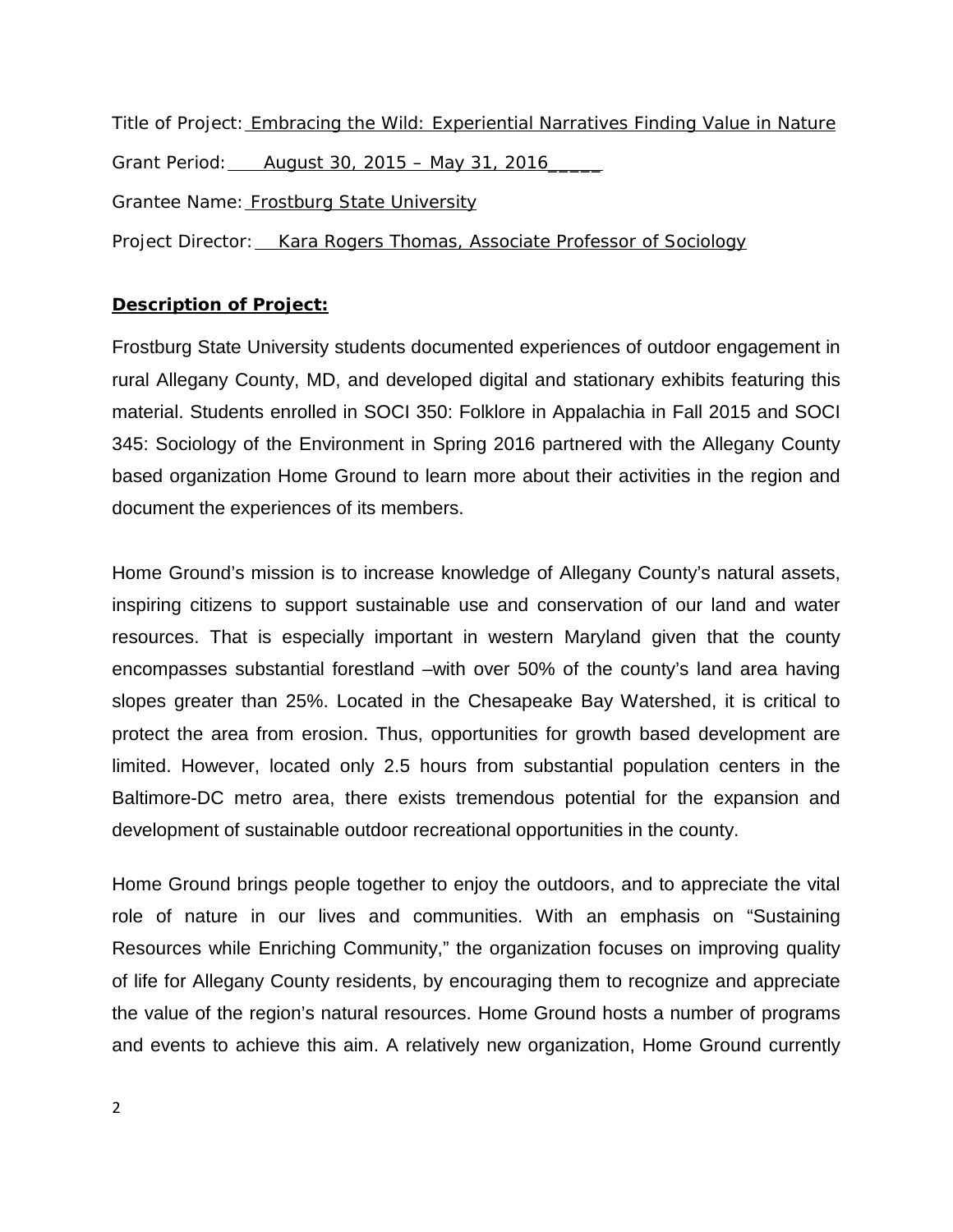employs no staff and is wholly reliant on the work of volunteers to provide the following positions: event planners, event promoters, bloggers, and photographers.

From its inception, Home Ground has been concerned with valuing a diverse range of perspectives and experiences. Members come from a variety of backgrounds- common ground is found in their mutual respect for and appreciation of the region's natural resources and the recreational activities such resources offer. Currently, the organization's greatest needs include building a strong volunteer base and raising awareness of the organization's existence and efforts in Allegany County. This in turn, will lead to an increased awareness and recognition of the potential for the development of small businesses featuring environmentally sustainable recreational pursuits in western Maryland.

This teaching project was designed to assist the organization in expanding its audience and building a stronger volunteer base. The question, "Who is Home Ground?" became the project's jumping off point for FSU students, with increasing awareness of the organization's membership and activities in the region a primary goal. Starting in Fall 2015, FSU students worked with Home Ground members to document their outdoors experiences in rural Allegany County, MD, and develop digital and stationary exhibits featuring that material. Students attended several Home Ground events, met its members, and spent time with those members engaging in the types of activities that drew them to the organization.

In Spring 2016, students in "Sociology of the Environment," developed the material collected into an exhibit hosted by Mountain City Traditional Arts, a shop and venue located on Frostburg's Main Street, hosting a reception and presentation featuring the organization and the documented experiences. Students also participated in a Poster Session as part of Focus Frostburg, an FSU event focusing on issues of environmental and social sustainability. Working with these materials, students in both courses engaged in public discussions of entrepreneurship opportunities in Allegany County that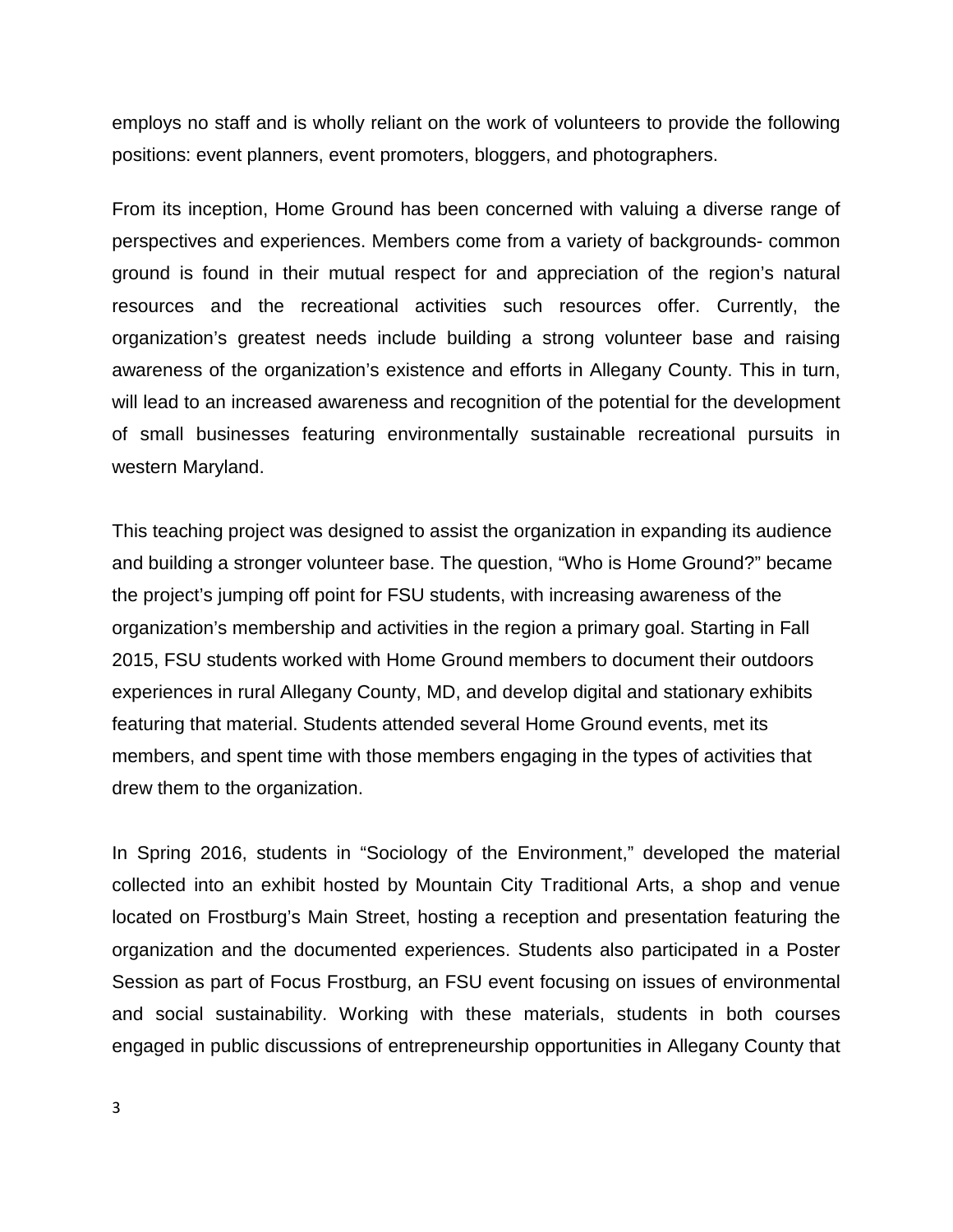preserve and sustain the county's natural resources while enriching community and quality of life in the region.

### **Activities**

- September  $9<sup>th</sup>$ , 2015: Home Ground Founder, Donelle Keech and current President Christine Steinbrunner met with FSU students enrolled in "Folklore in Appalachia," to provide an overview of the organization and discuss its origin and purpose.
- September  $17<sup>th</sup>$ , 2015: Members of Home Ground participated in the FSU Appalachian Festival with an informational booth.
- September 26<sup>th</sup>, 2015: FSU students attended and documented Home Ground's Discover Allegany Outdoors Festival at Rocky Gap State Park
- October FSU students attend Bird Watching Events and Hiking Events hosted by Home Ground
- October 22, 2015- FSU students attend and document Home Ground's Annual Membership Banquet, allowing them to provide more information about the project and meet individuals interested in participating.
- November, 2015- FSU students engaged in outdoor activities with twelve Home Ground members and documented those experiences, interviewing the individuals. Activities included hiking, kayaking, bird watching, sustainable farming, exploring Green Ridge State Forests, forest meditation, and photography.
- December 3-5, 2015- FSU students participated in the ARC Teaching Project's Annual Gathering in Washington, DC. This included both the oral presentation as well as the development of a poster presentation.
- February, 2016- FSU students enrolled in "Sociology of the Environment" met with Home Ground President Christine Steinbrunner and viewed the presentation students had given in DC in the Fall. This helped launch their work with the documented materials.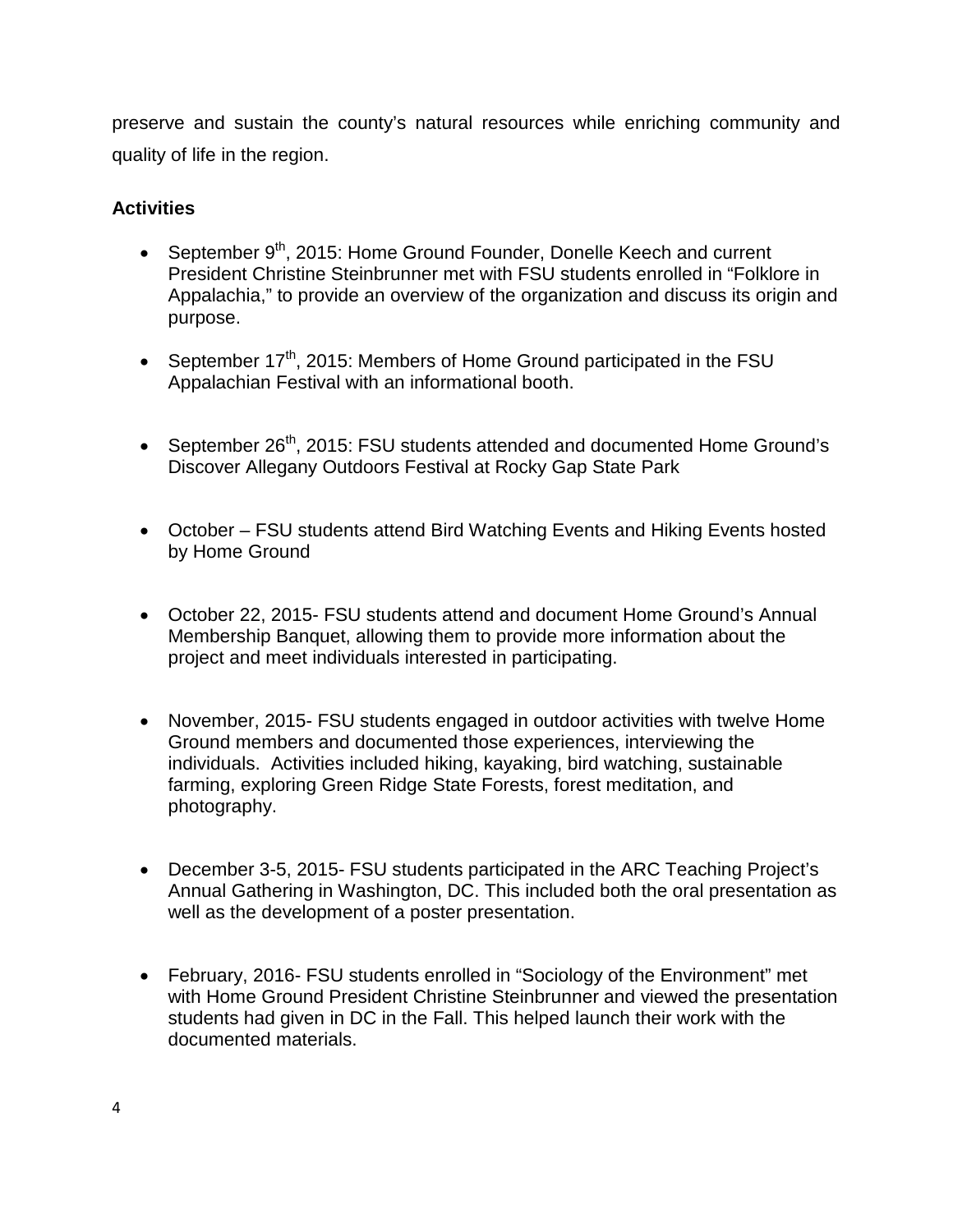- March 9, 2016- FSU students hosted a public exhibit and reception featuring documented materials. Frostburg's new Farm to Table Restaurant, SHIFT, catered the event.
- March 18, 2016- FSU student, Shana Fischer, who participated in the project in Fall, 2015 attended the annual meeting of the Appalachian Studies Association to present the students' work as part of a panel, "Engaging the Appalachian Landscape: From Food to Forestry."
- April 20, 2016- FSU students presented a poster display on the project during Focus Frostburg, a campus event open to the community, which focuses on issues of environmental and social sustainability.

# **Project Outcomes:**

- Increase job opportunities and per capita income in Appalachia to reach parity with the nation- by learning about outdoor recreational opportunities and envisioning sustainable, nature-based entrepreneurship opportunities (ARC Goal) While FSU students are not going to achieve this over the course of two semesters, we believe this project did contribute to the successful development of a business plan to open Wholesome Harvest, a local foods and health store slated to open on Frostburg's Main Street in August 2016. The owner, Susan Snow is a former ARC Teaching Project Participant and she attended the Reception and Exhibit at Mountain City Traditional Arts, contributing to our discussion of entrepreneurship opportunities in the region.
- Students were engaged as active learners and participants in community projects
- Students engaged in active research to assist a local organization in increasing awareness and visibility of their efforts in the region
- Students developed leadership skills and awareness of community assets that can foster sustainability. It's interesting to note that one student who grew up in Cumberland, MD, had never visited the Green Ridge State Forest in his home County prior to this project. Participation in this project provided him a new appreciation for his home.
- Students conducted research to assist communities in creative approaches to sustainability through asset development. Aspects of these conversations came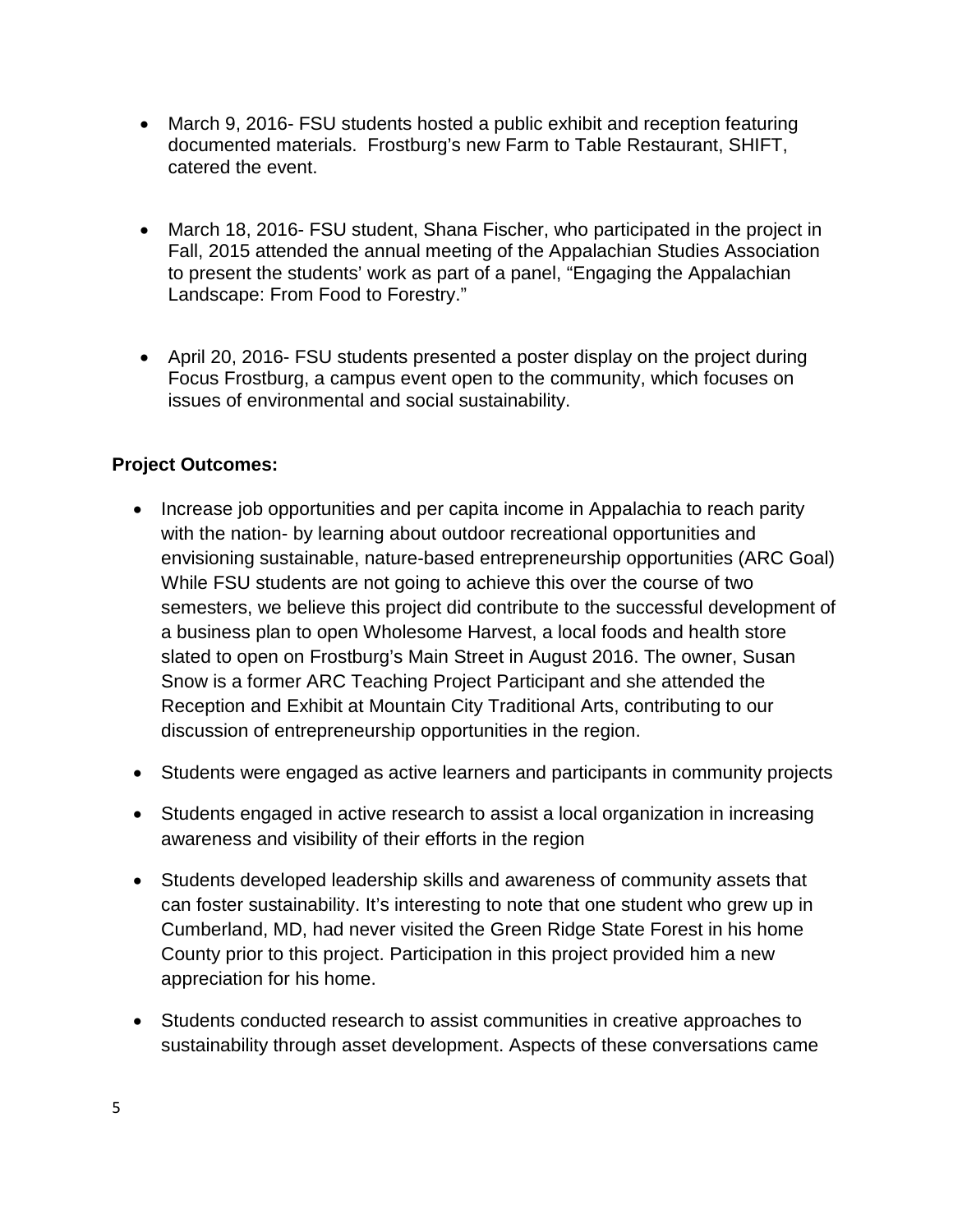out in the public reception and exhibit and in the poster display as part of Focus Frostburg.

- Participation in and presentation at the December Appalachian Teaching Project gathering in Washington, DC, December 2015.
- Development of poster documenting project- displayed at the DC Gathering, Mountain City Traditional Arts in March, and at FSU during Focus Frostburg in April.
- Participation the delivery of a formal presentation at the Appalachian Studies Association's Annual Conference in March 2016.
- Participation in public poster session and discussion during Frostburg State University's "Focus Frostburg" sustainability symposium.

# **Problems Encountered:**

As the Project Director, I worked closely with Home Ground's Board Members and President to initially plan the project in the Summer of 2015. Board members were confident that members would be delighted to volunteer for this documentation project. However, the Board relied on email notifications to initially invite participation and they wanted a strong list of potential participants before sharing that contact information with my class. While my students did attend and document Home Ground events in September and early October, it wasn't until the organization's Annual Membership Meeting and Banquet that they really began to make headway in recruiting participants. That being the case, the majority of the documentation work on this project took place in late October and early November- a time when the weather begins to interfere with outdoors activities. Scheduling became a challenge for students- so much so that I reduced the required number of interviews. Communication and scheduling was also challenging in the Spring semester – by the time the organization's President had the Board's approval for the date of the public exhibition and reception, we were only two weeks out, which negatively impacted our advertising. Fortunately, we were able to overcome these obstacles and produce a quality project.